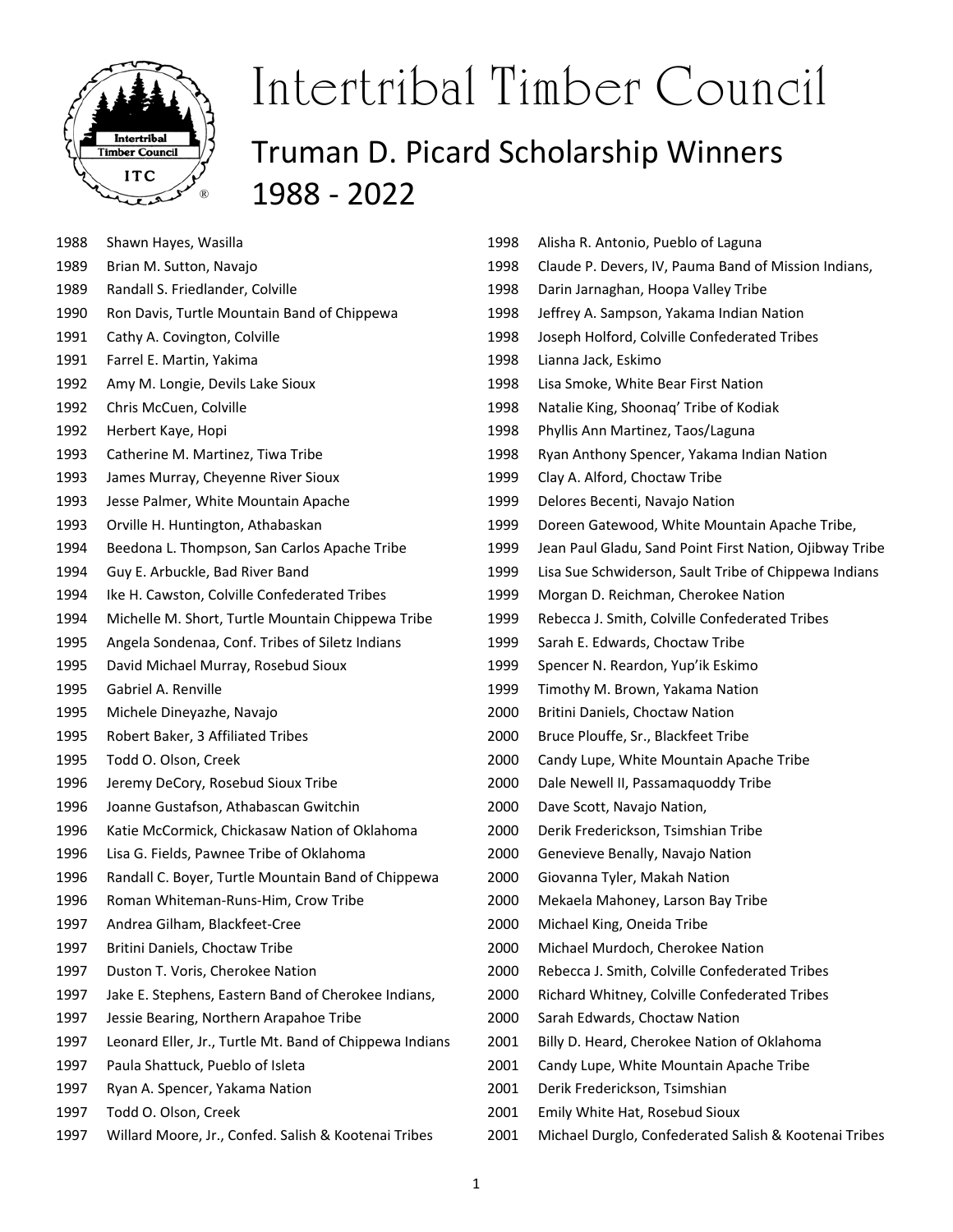

| 2001 | Michaella Gorospe, Santa Domingo Pueblo            |
|------|----------------------------------------------------|
| 2001 | Phil Rigdon, Yakama Nation                         |
| 2001 | Rebecca J. Smith, Colville Confederated Tribes     |
| 2001 | Timothy M. Brown, Yakama Nation                    |
| 2002 | Christopher Johnston, Choctaw                      |
| 2002 | Dale Sebastian, Spokane                            |
| 2002 | Doreen Ethelbah-Gatewood, White Mt. Apache Tribe   |
| 2002 | Emily White Hat, Rosebud Sioux                     |
| 2002 | Jacob Under Baggage, Oglala Sioux                  |
| 2002 | Katherine Humphrey, Cherokee Nation                |
| 2002 | Ross Dubray, Cheyenne River Sioux                  |
| 2002 | Sandy Hensley, Kiowa                               |
| 2003 | Christopher Caldwell, Menominee                    |
| 2003 | Dale Sebastian, Spokane                            |
| 2003 | Dianna Hay, Chippewa Cree                          |
| 2003 | Emily White Hat, Rosebud Sioux                     |
| 2003 | Jack Omelak, Inupiag Eskimo                        |
| 2003 | K.C. Sharon Randall, San Carlos Apache             |
| 2003 | Katherine Humphrey, Cherokee Nation                |
| 2003 | Katrina Werchouski, Lake Superior Chippewa         |
| 2003 | Nate Lundgren, Muscogee Tribe                      |
| 2004 | Augustine Hill, Crow Nation                        |
| 2004 | Bobbi Jo Favel, Chippewa Cree Tribe                |
| 2004 | Dale Sebastian, Spokane/Coeur d'Alene              |
| 2004 | Jack Omelak, Inupiaq Eskimo                        |
| 2004 | Jessica Stiffarm, Gros Ventre Tribe                |
| 2004 | Joel Boyd, Colville                                |
| 2004 | Lee Crawford, Blackfeet Indian Nation              |
| 2004 | Marla Couture, Conf. Salish & Kootenai             |
| 2004 | Michael Frank, Zuni Tribe                          |
| 2004 | Pablo Padilla, Zuni Tribe                          |
| 2004 | Timothy M. Brown, Yakama Nation                    |
| 2004 | Twyla Muniz, Jicarilla Apache Nation               |
| 2005 | Antoine Francis Incashola, Conf. Salish & Kootenai |
| 2005 | Christine Thompson, San Carlos Apache              |
| 2005 | Jessica Bennett, Chugach Alaska                    |
| 2005 | Katrina Werchouski, Red Cliff Band                 |
| 2005 | Kerry L. Stewart, Crow                             |
| 2005 | Kyle C. Stover, Sault Ste. Marie Chippewa          |

| 2005 | Marcie Carter, Nez Perce                                 |
|------|----------------------------------------------------------|
| 2005 | Marie Moon, Hoopa                                        |
| 2005 | Megan P. Reinbold, Potawatomi                            |
| 2005 | Melissa Aspelund, Aleut                                  |
| 2005 | Micaline Tomeo, Colville                                 |
| 2005 | Michael A. Frank, Zuni Tribe                             |
| 2005 | Wendy Wells, Crow Creek Sioux                            |
| 2006 | Antoine Incashola, Confed. Salish & Kootenai Tribes      |
| 2006 | Bonnie J. Trefren, Confederated Tribes of Siletz Indians |
| 2006 | Christine Thompson, San Carlos Apache Tribe              |
| 2006 | Clarice Pina, Dine (Navajo)                              |
| 2006 | Colleen D. Johnson, Warm Spring                          |
| 2006 | Fabian Keirn, Doyon, Ltd.                                |
| 2006 | Jaculine Wilgar, Sherwood Valley Rancheria               |
| 2006 | Jason Baldes, Eastern Shoshone                           |
| 2006 | Jonathan Tallman, Yakama Nation                          |
| 2006 | Jordan R. Leskinen, Confederated Tribes of Colville      |
| 2006 | Joseph W. Crawford, Blackfeet Tribe                      |
| 2006 | Kerry L. Stewart, Crow Tribe                             |
| 2006 | Kodi Augare, Blackfeet                                   |
| 2006 | Lowell C. Yellow Horn, Piikani Nation                    |
| 2006 | M. Jessie L. Gachupin, Pueblo of Jemez                   |
| 2006 | Marcie Carter, Nez Perce Tribe                           |
| 2006 | Melissa Aspelund, Naknek/Bristol Bay                     |
| 2006 | Michael A. Frank, Pueblo of Zuni                         |
| 2006 | Nicholas G. Blundon, Yakama Nation                       |
| 2006 | Robin M. Stewart, Crow Tribe                             |
| 2006 | Ronald Reed, Yurok Tribe                                 |
| 2006 | Sarah Elise Logan, Creek Tribe of Muscogee               |
| 2006 | Tia Rose Harris, Crow Tribe                              |
| 2006 | Timothy M. Brown, Yakama Nation                          |
| 2006 | Trista Raye Doney, Assiniboine/Gros Ventre               |
| 2006 | Wendy Wells, Crow Creek Sioux                            |
| 2007 | Alex Belcourt, Blackfeet/Chippewa Cree                   |
| 2007 | Charles E. Moe, Jr., Rosebud Sioux Tribe                 |
| 2007 | Christine Thompson, San Carlos Apache Tribe              |
| 2007 | Cole Miller, Stockbridge-Munsee Community                |
| 2007 | Douglas R. Marconi, Jr., Confed. Tribes of Colville      |

2007 Dustin Asher-Roy, White Earth Reservation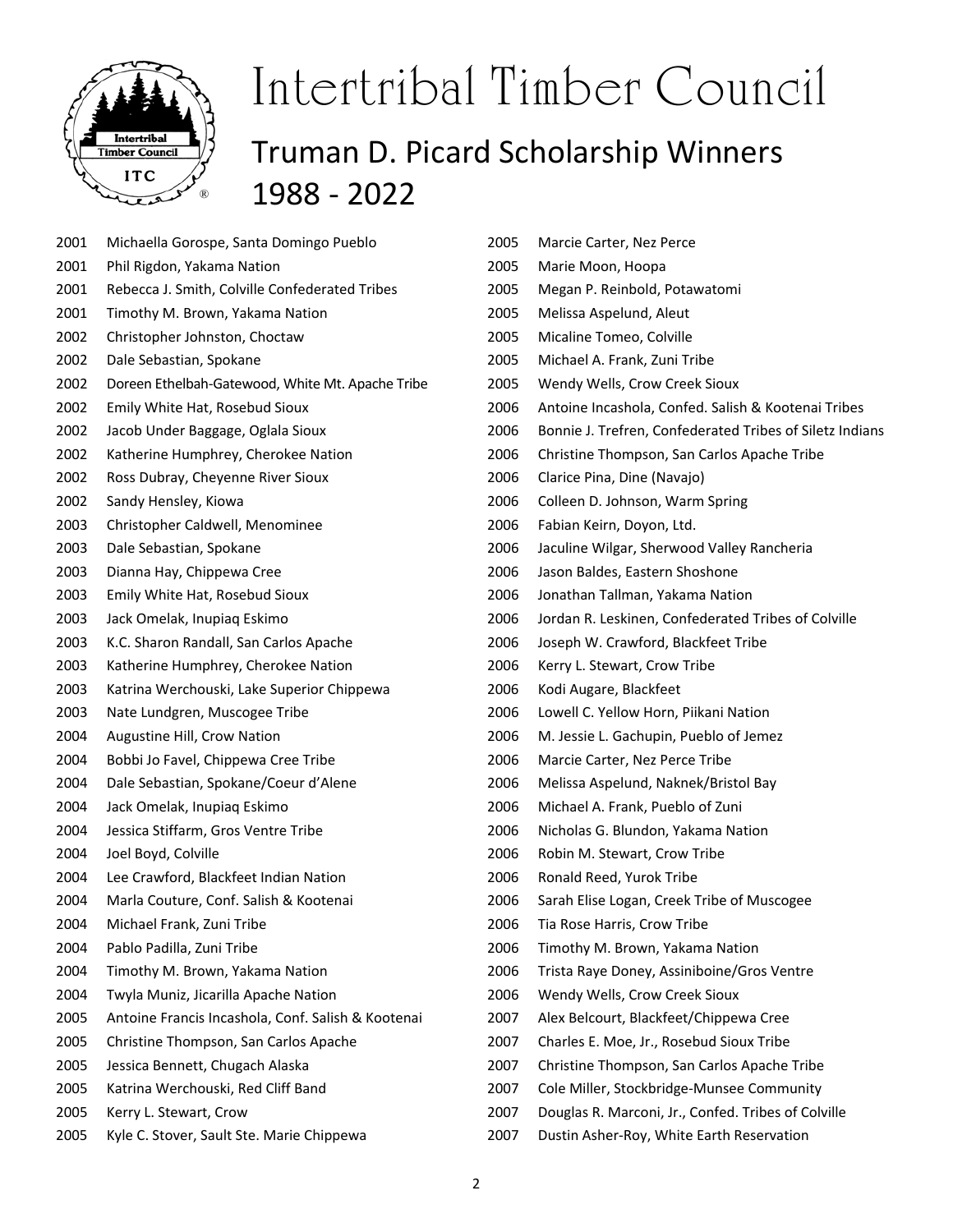

- 2007 Gregory Tyler Burleson, Cherokee Nation of Oklahoma
- 2007 Jeromie Gritts, Cherokee Nation of Oklahoma
- 2007 Jessie Gachupin, Pueblo of Jemez
- 2007 Justin Knott, Central Council, Tlingit & Haida Tribes
- 2007 Lorrene M. Gould, Confederated Salish & Kootenai
- 2007 Marcie D. Carter, Nez Perce Tribe
- 2007 Marie Petrie, Confederated Tribes of Coos, Lower Umpqua and Siuslaw Indians
- 2007 Matthew Laramie, Confederated Tribes of Colville
- 2007 Melissa FireCloud, Rosebud Sioux Tribe
- 2007 Melissa G. Aspelund, Bristol Bay Native Corporation
- 2007 Michael A. Frank, Pueblo of Zuni
- 2007 Michaela R. Horn, Assiniboine/Ft. Belknap Reservation
- 2007 Nathan J. Cordova, Taos Pueblo
- 2007 Reba Hawkins, Confederated Salish & Kootenai Tribes
- 2007 Robin M. Stewart, Crow Tribe
- 2007 Scott Hamilton, Central Council, Tlingit & Haida Indian Tribes of Alaska
- 2007 Serra J. Hoagland, Pueblo of Laguna
- 2007 Tina Barker, Confederated Tribes of Siletz Indians
- 2007 Tmth Spusmen Wilder, Confed. Tribes of Colville
- 2007 Wade Goins, Cherokee Nation of Oklahoma
- 2008 Alexander Morigeau, Confed. Salish & Kootenai Tribes
- 2008 Alvin First Rider, Blackfeet Tribe
- 2008 Brett Blundon, Confederated Tribes of the Siletz Indians
- 2008 Cara E. Holem‐Bell, Tlingit Tribe of Southeast Alaska
- 2008 Charles E. Moe, Jr., Rosebud Sioux Tribe
- 2008 Christine Thompson, San Carlos Apache Tribe
- 2008 Christopher Beatty, White Mountain Apache Tribe
- 2008 Cole Miller, Stockbridge‐Munsee Tribe
- 2008 Crystal Tulley, Navajo Nation
- 2008 Douglas R. Marconi, Jr., Confederated Tribes of Colville
- 2008 Jeromie Gritts, Cherokee Nation of Oklahoma
- 2008 Jonathan Tallman, Yakama Nation
- 2008 Jordan Pina, Navajo Nation
- 2008 Kodi Augare, Blackfeet Tribe
- 2008 Laurel Lynn James, Yakama Nation
- 2008 Leon K. Fowler, Menominee Tribe of Wisconsin
- 2008 Loren K. Madalena, Pueblo of Jemez
- 2008 Lorraine Greene, Makah Tribe 2008 Marci Moore, Gros‐Ventre Tribe of White Clay Nation 2008 Marie Petrie, Confederated Tribes of Coos, Lower Umpqua and Siuslaw Indians 2008 Matthew Laramie, Confederated Tribes of Colville 2008 Maxwell A. Field, Little Traverse Bands of Odawa Indians 2008 Melissa FireCloud, Rosebud Sioux Tribe 2008 Melissa G. Aspelund, Bristol Bay Native Corporation 2008 Melvin Hunter, Jr., Hualapai Tribe 2008 Montina McLean, Blackfeet Tribe 2008 Nathan J. Cordova, Taos Pueblo 2008 Reba Hawkins, Confederated Salish & Kootenai Tribes 2008 Terra Cora Ramoth, Alaska Native Corporation 2008 Tina Barker, Confederated Tribes of Siletz Indians 2008 Tmth Spusmen Wilder, Confederated Tribes of Colville 2008 Wendy Wells, Crow Creek Sioux 2009 Brett W. Blundon, Confederated Tribes of Siletz Indians 2009 Christopher Beatty, White Mountain Apache Tribe 2009 Clarice R. Madalena, Pueblo of Jemez 2009 Crystal Tulley, Navajo Nation 2009 David Arwood, Karuk Tribe 2009 Denise Tupper, The Klamath Tribes 2009 Derrick Scott, Cherokee Nation 2009 Douglas Marconi, Jr., Confederated Tribes of Colville 2009 Fawn Wasin Zi, Standing Rock Sioux Tribe 2009 J. Henry McClendon, Cherokee Nation 2009 John Gilham, Eastern Shoshone Tribe 2009 Krystal Kiogima, Little Traverse Bay Bands of Odawa 2009 Laurel James, Yakama Nation 2009 Leon Fowler, Menominee Indian Tribe of Wisconsin 2009 Lisa Bighorse, Navajo Nation 2009 Nathan Cordova, Taos Pueblo 2009 Nicole Perez, Te‐Moak Tribe of Western Shoshone 2009 Rachel Hawley, Fort Belknap Indian Community 2009 Reba Hawkins, Confederated Salish & Kootenai Tribes 2009 Serra Jeanette Hoagland, Pueblo of Laguna
- 2009 Shauta Lynn Murray, Tuolumne Me‐Wuk Tribe
- 2009 Shawn Blackman, Blackfeet Tribe
- 2010 Aaron Focht, Cherokee Nation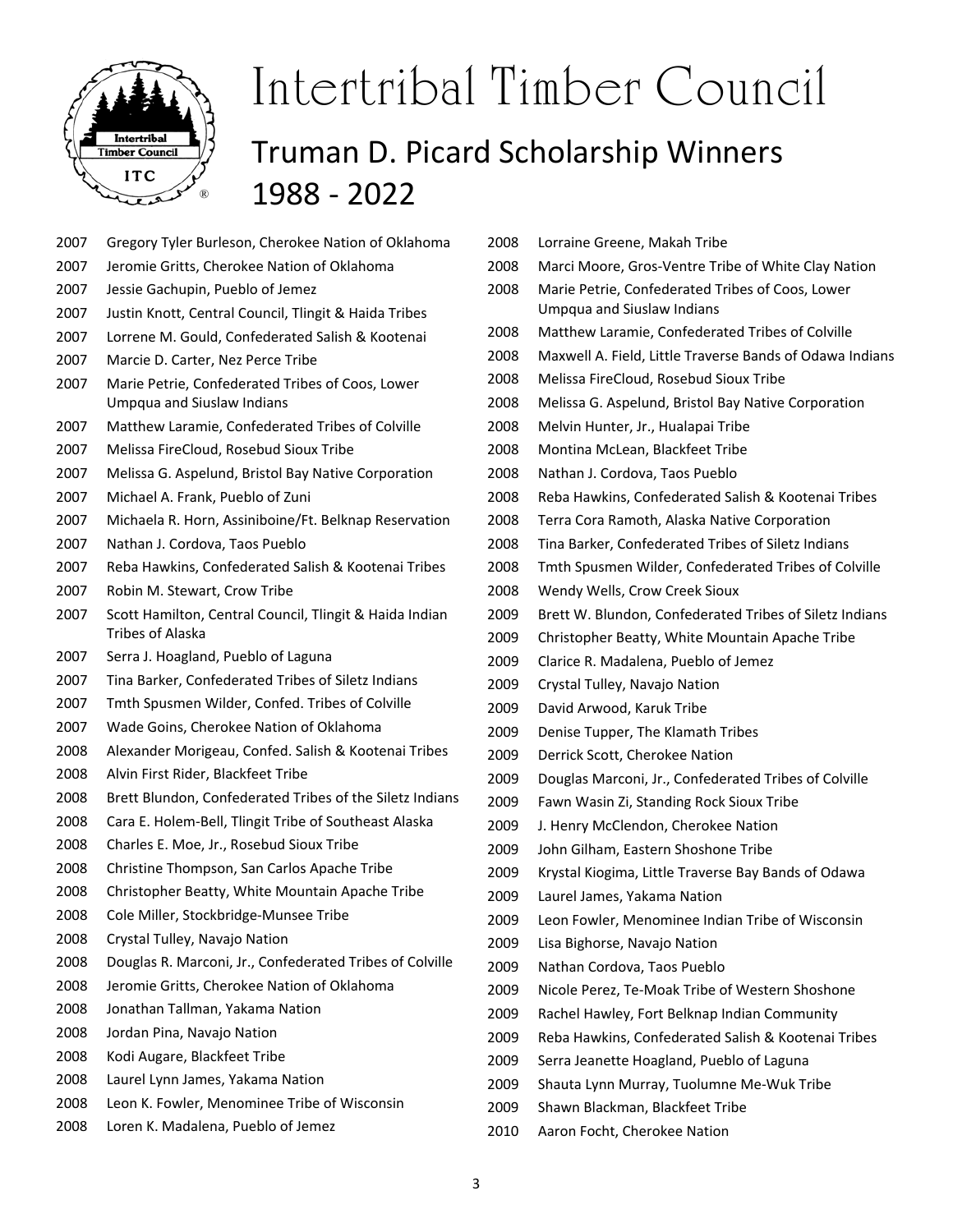

- 2010 Allyson Hughes, Central Council Tlingit & Haida Indian Tribes of Alaska
- 2010 Andrea McDonald, Confederated Salish & Kootenai Tribes
- 2010 Brett W. Blundon, Confederated Tribes of Siletz Indians
- 2010 Christine Thompson, San Carlos Apache Tribe
- 2010 Christopher Beatty, White Mountain Apache Tribe
- 2010 Danica Engstrom, Central Council Tlingit & Haida Indian Tribes of Alaska
- 2010 David James Burleson, Cherokee Nation
- 2010 Douglas Marconi, Jr., Confederated Tribes of Colville
- 2010 Fawn Wasin Zi, Standing Rock Sioux Tribe
- 2010 Jacob Durglo, Confederated Salish & Kootenai Tribes
- 2010 Janice Curliss, Calista Corporation
- 2010 Jordan Nelo Pina, Navajo Nation
- 2010 Karl Wayne Smith, Iowa Tribe of Kansas & Nebraska
- 2010 Katie McDonald, Confederated Salish & Kootenai Tribes
- 2010 Katrina Monta, Ketchikan Indian Corporation
- 2010 Lisa Bighorse, Navajo Nation
- 2010 Lyle St. Goddard, Jr., Blackfeet Tribe
- 2010 Matthew Gachupin, Pueblo of Jemez
- 2010 Matthew Laramie, Confederated Tribes of Colville
- 2010 Michael Scott Helm, Choctaw Nation of Oklahoma
- 2010 Nicole Perez, Te‐Moak Tribe of Western Shoshone
- 2010 Reba Hawkins, Confederated Salish & Kootenai Tribes
- 2010 Rheana Marchand, Confederated Tribes of Colville
- 2010 Robin Stewart, Crow Tribe
- 2010 Shamariah Hale, ANSCA
- 2010 Shawn Blackman, Blackfeet Tribe
- 2010 Wil Badonie, Yakama Nation
- 2010 Zachary Penney, Nez Perce Tribe
- 2011 Amy Beach, White Mountain Apache Tribe
- 2011 Andrea McDonald, Confederated Salish & Kootenai Tribes
- 2011 Angela Erdkamp, Cherokee
- 2011 Austin Smith, The Confederated Tribes of Warm Springs
- 2011 Camilo Perez, Menominee Indian Tribe of Wisconsin
- 2011 Christopher Beatty, White Mountain Apache Tribe
- 2011 Clint Soulier, Lac du Flambeau Band of Lake Superior Chippewa Indians
- 2011 DeLaine Peterson, Cheyenne River Sioux Tribe
- 2011 Denise Dodge, Menominee Indian Tribe of Wisconsin
- 2011 Gabriel First Raised, Burns Paiute Tribe
- 2011 Jacob Johansen, Ninilchik
- 2011 Jennifer Ulrich, Sitka Tribe of Alaska
- 2011 Katrina Monta, Ketchikan Indian Corporation
- 2011 Laurel James, Yakama Nation
- 2011 Louie Moses, Spokane Tribe
- 2011 Mariah Walkslast, Northern Cheyenne Tribe
- 2011 Marie Petrie, The Confederated Tribes of Coos, Lower Umpqua & Siuslaw Indians
- 2011 Mark Ojibway, Red Cliff Band of Lake Superior Chippewa Indians
- 2011 Nick Reed, Eastern Band of Cherokee Indians
- 2011 Rheana Marchand, Confederated Tribes of Colville
- 2011 Rochelle Reyes LaMere, Assiniboine
- 2011 Seafha Blount, Yurok Tribe
- 2011 Serra Hoagland, Laguna Pueblo
- 2011 Shawn de France, Confederated Salish & Kootenai Tribes
- 2011 Sierra Smith, Navajo
- 2011 Tmth-Spusmen Wilder, Confederated Tribes of Colville
- 2011 Vance Peyron, Tule River Tribe
- 2011 Wil Badonie, Yakama Nation
- 2012 Alejandro Morales, Rosebud Sioux Tribe
- 2012 Austin Durglo, Confederated Salish & Kootenai Tribes
- 2012 Austin Moran, Confederated Salish & Kootenai Tribes
- 2012 Austin Smith, Jr., Confederated Tribes of Warm Springs
- 2012 Burdette Birdinground, Apsaalooke Nation/Crow Tribe
- 2012 Carla Miller, Lac Courte Oreilles Band of Lake Superior Chippewa
- 2012 Christopher Beatty, White Mountain Apache Tribe
- 2012 Dale Lloyd Sebastian, Jr., Confederated Tribes of Colville
- 2012 Darwin Cajero, Pueblo of Jemez
- 2012 Heather Kendall, Miami Tribe of Oklahoma
- 2012 Jacob Johansen, Ninilchik
- 2012 Jeff James, Lummi Nation
- 2012 John Young, Fort Belknap Indian Community
- 2012 Katrina Monta, Ketchikan Indian Corporation
- 2012 Loga Fixico, Seminole Nation
- 2012 Louie Moses, Spokane Tribe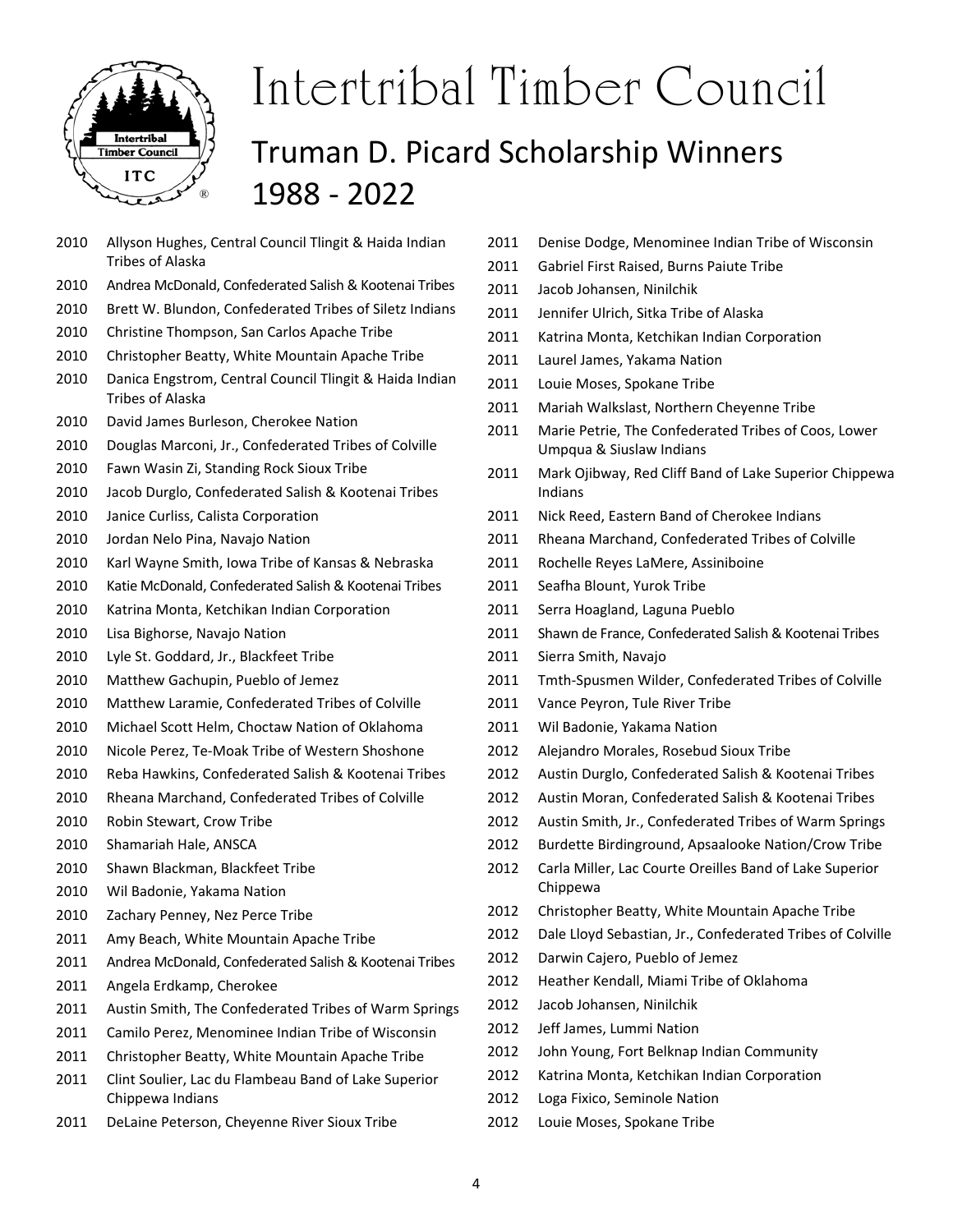

#### 2012 Makayla Syas, Shinnecock Indian Tribe

- 2012 Matthew Gachupin, Pueblo of Jemez
- 2012 Matthew Laramie, Confederated Tribes of Colville

1988 ‐ 2022

- 2012 Michelle Kernak, Napakiak
- 2012 Mitchell Rose Bear Don't Walk, Lone Pine Paiute‐ Shoshone Reservation
- 2012 Paulette Manuel, Confederated Tribes of Colville
- 2012 Rheana Marchand, Confederated Tribes of Colville
- 2012 Sapatis Webster, Menominee Indian Tribe
- 2012 Seafha Blount, Yurok Tribe
- 2012 Vance Peyron, Tule River Tribe
- 2012 Wil Badonie, Yakama Nation
- 2013 Alyandra Aday, White Mountain Apache
- 2013 Lydina BigMan, Crow Nation
- 2013 Tia Buffalo, Crow Nation
- 2013 Shawn De France, Confed. Salish and Kootenai Tribes
- 2013 Loga Fixico, Seminole Nation of Oklahoma
- 2013 Adrian Fyant, Cheyenne‐Arapaho Tribes
- 2013 Breanna Gervais, Penobscot Nation
- 2013 Jeromie Gritts, Cherokee Nation
- 2013 Galen Henderson, Jemez Pueblo
- 2013 Chantal Hunt, Navajo Nation
- 2013 Toynette Hunt, Navajo Nation
- 2013 Jacob Johansen, Ninilchik
- 2013 Jared Jojola, Pueblo of Isleta
- 
- 2013 Luis Kakkak, Sr., Menominee Indian Tribe of Wisconsin
- 2013 Jennifer Kennedy, Blackfeet Tribe
- 2013 Siena Lopez‐Johnston, Smith River Rancheria
- 2013 Julia Maxwell, Choctaw Nation
- 2013 Katrina Monta, Ketchikan Indian Corporation
- 2013 Christine Myers, Choctaw Nation
- 2013 Edison Notah, Navajo Nation
- 2013 Oshun O'Rourke, Yurok Tribe
- 2013 Maiya Osife, Kaibab Band of Paiute Indians
- 2013 Kaelie Pena, Susanville Indian Rancheria
- 2013 Zachary Penney, Nez Perce Tribe
- 2013 Vance Peyron, Tule River Indian Tribe
- 2013 Sasha Rivers, Winnebago Tribe of Nebraska
- 2013 Thomas Thompson, Tlingit & Haida
- 2013 Seafha Tuttle, Yurok Tribe
- 2013 Brennan Waupoose, Menominee Indian Tribe
- 2014 James Amell, Cowlitz Indian Tribe
- 2014 Chad Avery, Navajo Nation
- 2014 Lydina Big Man, Crow Indian Agency
- 2014 Charles Blue, Upper Sioux Community
- 2014 Shawn de France, Confederated Salish & Kootenai Tribes
- 2014 Matthew Gachupin, Jemez Pueblo
- 2014 Colleen George, White Mountain Apache
- 2014 Camille Griffith, Oglala Sioux Tribe
- 2014 Toynette Hunt, Navajo Nation
- 2014 Kelly Rose O'Bennick, Confed. Salish Kootenai Tribes
- 2014 Tule O'Rourke, Yurok Tribe
- 2014 Shane Piaso, Navajo Nation
- 2014 McKenzie Rides at the Door, Blackfeet Nation
- 2014 Sasha Rivers, Winnebago Tribe of Nebraska
- 2014 Santee Ross, Hopi Tribe
- 2014 Britton Salois, Confederated Salish Kootenai Tribes
- 2014 Lydell Shepherd, Crow Tribe
- 2014 Makayla Syas, Shinnecock Indian Nation
- 2014 Caw‐Tep Sylvia, Hoopa Tribe
- 2014 Seafha Tuttle, Yurok Tribe
- 2014 Vaughn Vargas, Cheyenne River Sioux Tribe
- 2014 Marvin Victor, Jr., San Carlos Apache Tribe
- 2014 Setrina Wilson, Lummi Nation
- 2014 Dominique Zuni, Pueblo of Isleta
- 2015 Wabanugoquay Alakayak, Keweenaw Bay Indians
- 2015 Victoria Atencio, Santo Domingo Tribe
- 2015 Chad Avery, Navajo Nation
- 2015 Jayson Begay, Navajo Nation
- 2015 Chad Brown, Santo Domingo Tribe
- 2015 Leslie Brownrigg, Winnebago Tribe of Nebraska
- 2015 Johnny Buck, Yakama Nation
- 2015 Dwight Carlston, Navajo Nation
- 2015 Quenton Chocktoot, Klamath Tribes
- 2015 Lisa Cook, Lummi Tribe
- 2015 Tiya‐Po Farrows, Confederated Tribes of Umatilla
- 2015 Loga Fixico, Seminole Nation of Oklahoma

2013 Lisa Jones, Laguna, Acoma, Apache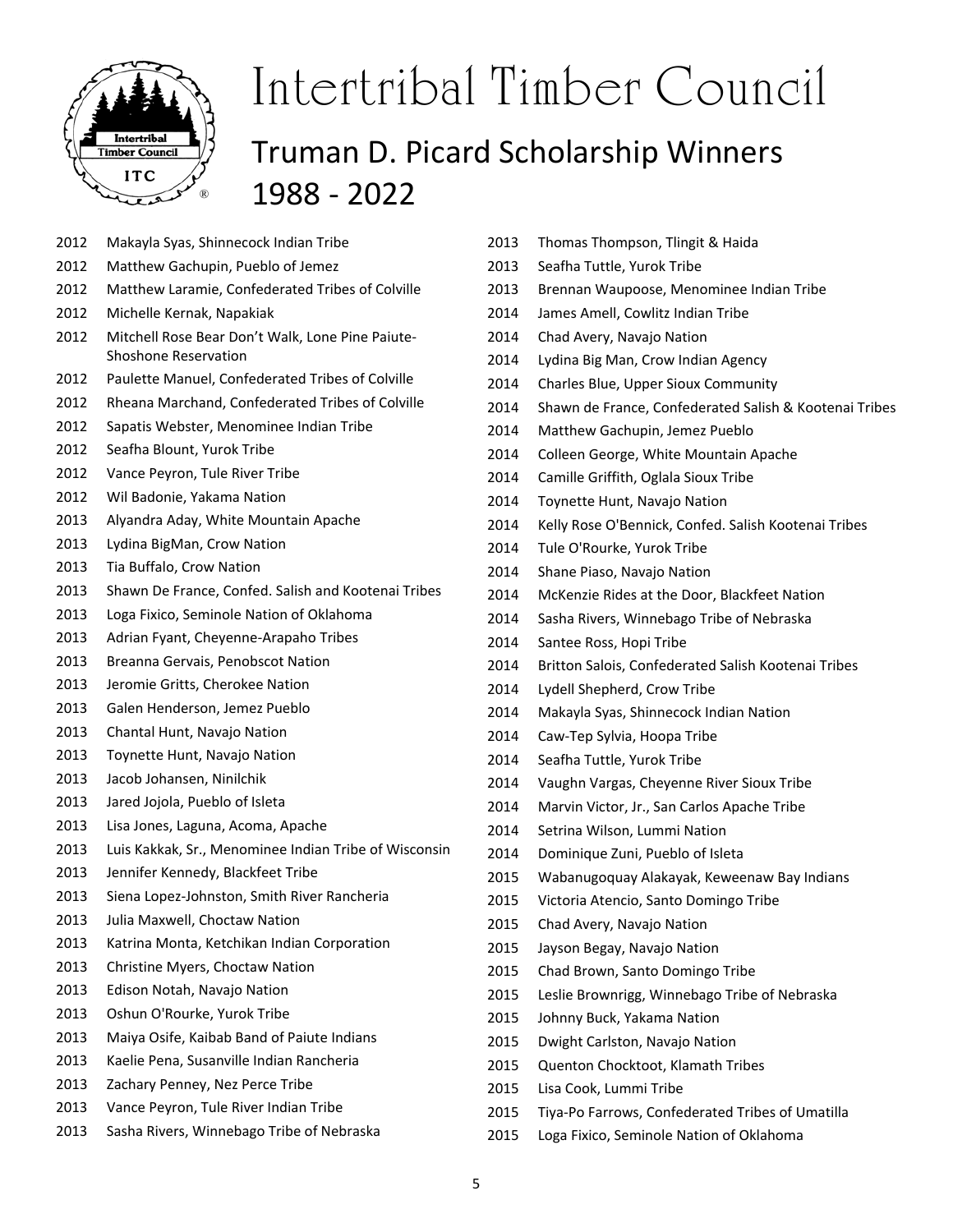

- 2015 Colleen George, White Mt. Apache Tribe
- 2015 Zechariah Greene, Makah Indian Tribe
- 2015 Sichangu Lee, Cheyenne River Sioux Tribe
- 2015 Truman Merrifield, Confed. Tribes of Warm Springs
- 2015 Kristi Olney, Yakama Nation
- 2015 Reynelda Piaso, Navajo Nation
- 2015 Arielle Quintana, Pueblo of Chochiti
- 2015 Seafha Ramos, Yurok Tribe
- 2015 Paul Renaud, Jr., Kalispel Tribe of Indians
- 2015 Austin Smith, Jr., Confederated Tribes of Warm Springs
- 2015 Hunter Sturges, Cherokee Nation
- 2015 Vaughn Vargas, Cheyenne River Sioux Tribe
- 2015 Jaramiah Wallace, Cowlitz Indian Tribe
- 2015 Joshua Walls, Chickasaw Nation
- 2015 Natalie Wilson, Coquille Indian Tribe
- 2015 Karlen Yallup, Confederated Tribes of Warm Springs
- 2016 Paden Alexander, Confederated Salish Kootenai Tribe
- 2016 Ashley Archer, Sault Ste Marie Tribe
- 2016 Victoria Atencio, Santo Domingo Tribe
- 2016 Chad Avery, Navajo Nation
- 2016 Tamara Birdsbill, Blackfeet Tribe
- 2016 Kyle Blackman, Blackfeet Tribe
- 2016 Kelly Bolton, Metlakatla Tribe
- 2016 Chad Brown, Santo Domingo Tribe
- 2016 Leslie Brownrigg, Winnebago Tribe of Nebraska
- 2016 Johnny Buck, Yakama Nation
- 2016 Cynthia Coleman, Native Village of Unalakleet
- 2016 Lisa Cook, Lummi Tribe
- 2016 Jefferson Emm, Yerington Paiute Tribe
- 2016 Colleen George, White Mt. Apache Tribe
- 2016 Karina Keezer, White Earth Reservation
- 2016 Sichangu Lee, Cheyenne River Sioux Tribe
- 2016 Tara Lehrmann, Citizen Band Potawatomi Tribe
- 2016 Aleah Maskew, Keweenaw Bay Indian Community
- 2016 Truman Merrifield, Warm Springs
- 2016 Arielle Quintana, Pueblo of Chochiti
- 2016 Seafha Ramos, Yurok Tribe
- 2016 Paul Renaud, Jr., Kalispel Tribe of Indians
- 2016 McKenzie Rides at the Door, Blackfeet Tribe
- 2016 Hunter Sturges, Cherokee Nation
- 2016 Harlan Tso, Navajo Nation
- 2016 Vaughn Vargas, Cheyenne River Sioux Tribe
- 2016 Noah Williams, Bishop Tribal Council
- 2016 Alonzo Wilson, Navajo Nation
- 2016 Natalie Wilson, Coquille Indian Tribe
- 2017 Ashley Archer, Sault Ste. Marie Tribe
- 2017 Chad Avery, Navajo Nation
- 2017 Alfred Balletto, Cherokee Nation
- 2017 Rayanna Benally
- 2017 Quinton Shawn Big Knife, Chippewa Cree Tribe
- 2017 Kelly Bolton, Metlakatla Tribe
- 2017 Kelda Britton, Round Valley Indian Tribes
- 2017 Johnny Buck, Yakama Nation
- 2017 Robin Clark, Sault Ste. Marie Tribe of Chippewa Indians
- 2017 Cynthia Coleman, Native Village of Unalakleet
- 2017 Austin Durglo, Confederated Salish & Kootenai Tribes
- 2017 Jefferson Emm, Yerington Paiute Tribe
- 2017 Justin Fasana, Confederated Tribes of Grand Ronde
- 2017 Adam LaFountain, Arctic Slope Regional Corp
- 2017 Frank Lawrence III, Lummi Nation
- 2017 Truman Merrifield, Confederated Tribe of Warm Springs
- 2017 Kelly Rose Obennick, Confed. Salish & Kootenai Tribes
- 2017 Kristi Olney, Yakama Nation
- 2017 Alyssa Samoy, Chippewa Cree Tribe
- 2017 Serene Smith, Keweenaw Bay Indian Community
- 2017 Dylan Taylor, Tolowa Nation
- 2017 Jaime Yazzie, Navajo Nation
- 2018 Victoria Atencio, Pueblo of Santo Domingo
- 2018 Alfred Balletto, Cherokee Nation
- 2018 Megan Begay, Navajo Nation
- 2018 Sara Black Bird, Cheyenne River Sioux Tribe
- 2018 Kelly Bolton, Metlakatla Tribe
- 2018 Johnny Buck, Yakama Nation
- 2018 DeValve, Deanna, Cherokee Nation
- 2018 Zachary Erickson, Cherokee Nation
- 2018 Justin Fasana, Confederated Tribes of Grand Ronde
- 2018 Ryan Fife, Wyandotte Nation
- 2018 Elisha Flores, Hoopa Valley Tribe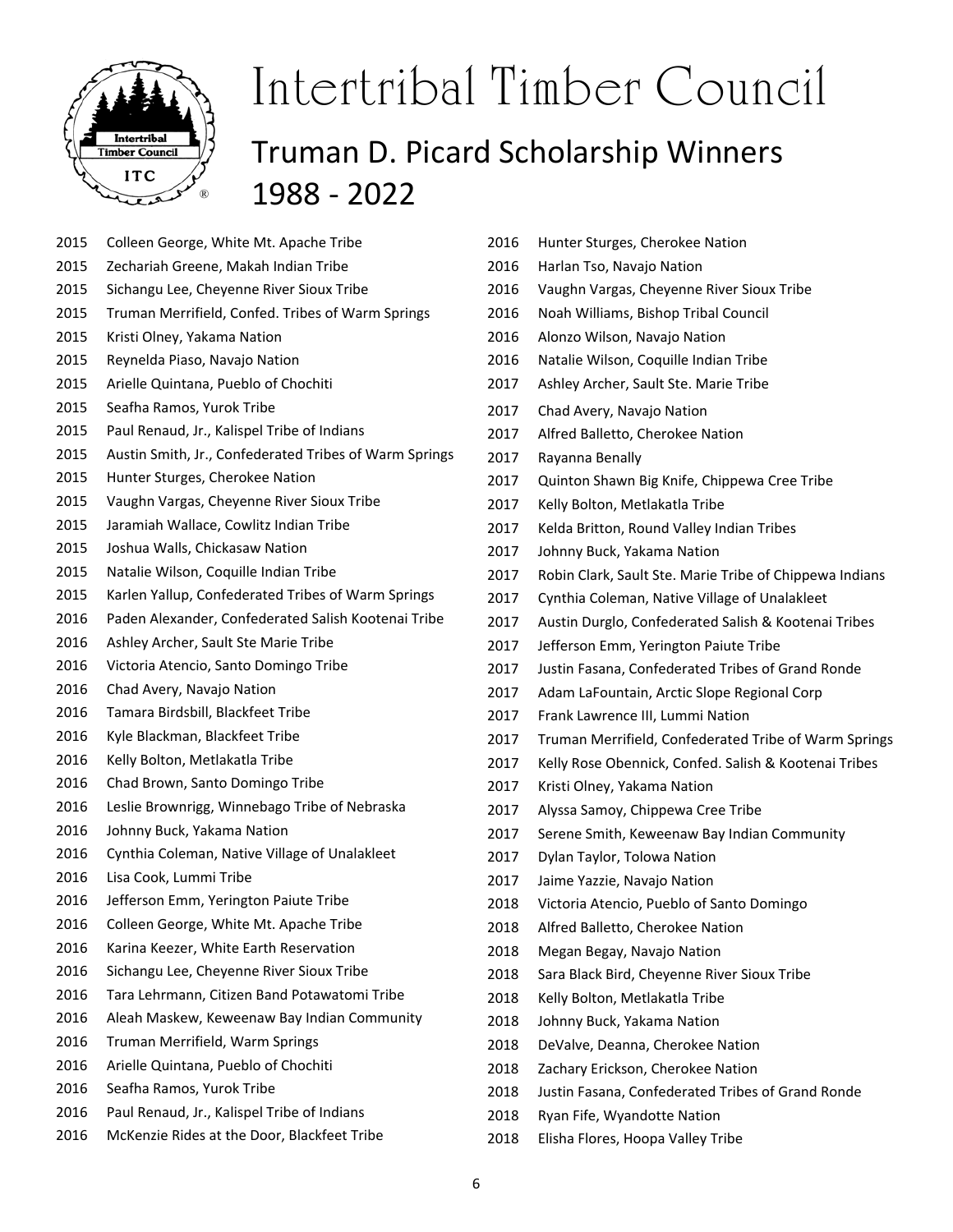

- 2018 Lindsey Flores, Hoopa Valley Tribe
- 2018 Nizhoni Harvey, Navajo Nation
- 2018 Mateen Hessami, Wyandotte Nation
- 2018 Jessica Lackey, Cherokee Nation
- 2018 Cameron Macias, Lower Elwha Klallam Tribe
- 2018 Quentin Matilton, Hoopa Valley Tribe
- 2018 Truman Merrifield, Warm Springs
- 2018 Joyce Miguel, Tohono O'odham Nation
- 2018 Kelly Rose Obennick, Confed. Salish & Kootenai Tribes
- 2018 Deland Olney, Yakama Nation
- 2018 Kaleb Pemberton, Red Lake Band of Chippewa Indians
- 2018 ShiNaasha Pete, Navajo Nation
- 2018 Trenton Pimms, Yakama Nation
- 2018 Kayei Ryan, Yakama Nation
- 2018 Hunter Sturges, Cherokee Nation
- 2018 Kathryn Thompson, Navajo Nation
- 2018 Rachel Tom, Navajo Nation
- 2018 Noah Williams, Bishop Paiute Tribe
- 2019 Alfred Balletto, Cherokee Nation
- 2019 Kelly Bolton, Metlakatla Indian Community
- 2019 Jordan Brooks, White Mountain Apache
- 2019 Chad Brown, Santo Domingo Tribe
- 2019 Kylee Butler, Makah Indian Tribe
- 2019 Justin Fasana, Confederated Tribes of Grand Ronde
- 2019 Elisha Flores, Hoopa Valley Tribe
- 2019 Cody Goklish, White Mountain Apache Tribe
- 2019 Nizhoni Harvey, Navajo Nation
- 2019 Kelsey Jensen, Navajo Nation
- 2019 Tanner King, Choctaw
- 2019 Michael Leecy, Confederated Tribes of Warm Springs
- 2019 Yvette Leecy, Confederated Tribes of Warm Springs
- 2019 Cameron Macias, Lower Elwha Klallam Tribe
- 2019 Deland Olney, Yakama Nation
- 2019 Kaylei Ryan, Yakama Nation
- 2019 Maggie Tallmadge, Cherokee Nation
- 2019 Kathryn Thompson, Navajo Nation
- 2019 Rachel Tom, Navajo Nation
- 2019 Christopher Villarruel, Pit River Tribe
- 2019 Samantha Yazzie, Navajo Nation
- 2020 Lance Baptiste, Nez Perce Tribe 2020 Kelly Bolton, Metlakatla Tribe 2020 Jason Clairmont, Turtle Mt. Band of Chippewa Indians 2020 Robert Dempsey, Confederated Salish & Kootenai Tribes 2020 Krista Erdman, Oglala Sioux Tribe 2020 Justin Fasana, Confederated Tribes of Grand Ronde 2020 Randall Finley, Confederated Salish & Kootenai Tribes 2020 Michael Fisher, Confederated Salish & Kootenai Tribes 2020 Cody Goklish, White Mountain Apache Tribe 2020 Jeniffer Lajeunesse, Fort Belknap Indian Reservation 2020 Michael Leecy, Confederated Tribes of Warm Springs 2020 Nadira Mitchell, Navajo Nation 2020 Ryan Nelson, White Mountain Apache Tribe 2020 Bryce Norling, Confederated Salish & Kootenai Tribes 2020 Trenton Pimms, Yakama Nation 2020 Christopher Villarruel, Pit River Tribe 2020 Jonathan White, Leech Lake of Ojibwe 2021 Tyler Baha, White Mountain Apache Tribe 2021 Lance Baptiste, Nez Perce Tribe 2021 Miko Brandon, Chickasaw Nation 2021 Randall Finley, Confederated Salish & Kootenai Tribes 2021 Joshua Friedlein, Cherokee Nation 2021 Christina Hodge, Northern Arapaho Tribe 2021 Keith Johnson, Makah Indian Tribe 2021 Sage Lone Bear, Fort Belknap Indian Reservation 2021 Cameron Macias, Lower Elwha Klallam Tribe 2021 Arika Peacock, Navajo Nation 2021 Arielle Quintana, Cochiti Pueblo 2021 Sidney Sanchez, Cherokee Nation 2021 Ethan Standridge, Tule River Indian Tribe 2021 Joni Tobacco, Oglala Sioux Tribe 2021 Chris Villarruel, Pit River Tribe 2022 Marquel Begay, Navajo Nation 2022 Tyler Everett, Aroostook Band of Micmacs 2022 Skylar Fetter, Saint Regis Mohawks of Akwesasne 2022 Randall Finley, Confederated Salish & Kootenai Tribes 2022 Joshua Freidlein, Cherokee Nation
- 2022 Christina Hodge, Northern Arapahoe Tribe
- 2022 Jeniffer LaCounte, Fort Belknap Reservation